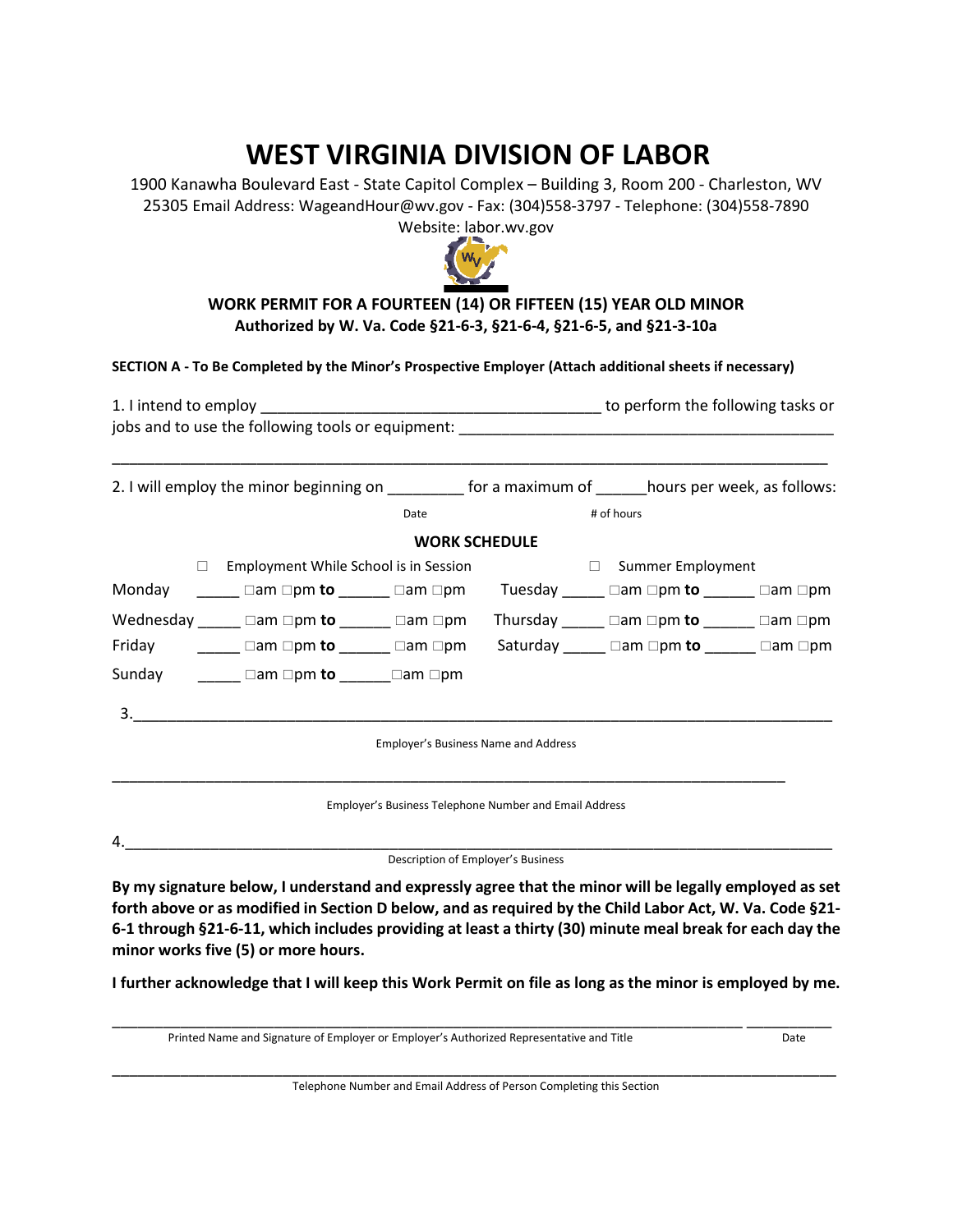## **SECTION B – To Be Completed by the Minor's Parent or Legal Guardian**

| $\mathsf{I},$ am the $\Box$ parent or $\Box$ legal guardian of                                                               |  |                                                 |  |
|------------------------------------------------------------------------------------------------------------------------------|--|-------------------------------------------------|--|
| Printed Name of Parent or Legal Guardian                                                                                     |  |                                                 |  |
|                                                                                                                              |  |                                                 |  |
| born on <u>example of Birth Date of Birth</u><br>Full Legal Name of Minor                                                    |  |                                                 |  |
|                                                                                                                              |  |                                                 |  |
| Town or City and State of Birth                                                                                              |  |                                                 |  |
| I have attached my child's □ Certified Birth Certificate or □ a Certified Copy of the Birth Certificate to this Work Permit. |  |                                                 |  |
| By my signature below, I consent to the employment of my child as described in Section A or as modified in Section D.        |  |                                                 |  |
| Signature of Minor's Parent or Legal Guardian                                                                                |  | Date                                            |  |
|                                                                                                                              |  |                                                 |  |
| Address and Daytime Telephone Number of Minor's Parent or Legal Guardian                                                     |  |                                                 |  |
|                                                                                                                              |  |                                                 |  |
|                                                                                                                              |  |                                                 |  |
|                                                                                                                              |  |                                                 |  |
|                                                                                                                              |  |                                                 |  |
|                                                                                                                              |  |                                                 |  |
| SECTION C - To Be Completed by the Principal or Registrar of the Minor's School *                                            |  |                                                 |  |
|                                                                                                                              |  |                                                 |  |
| Printed Name of Principal or Registrar                                                                                       |  |                                                 |  |
| Morgantown High School 1996 Lee Life and Terrify that 1997 Morgantown High School                                            |  |                                                 |  |
|                                                                                                                              |  | Name of Minor's School Full Legal Name of Minor |  |
| is currently enrolled in or is attending this school.                                                                        |  |                                                 |  |
|                                                                                                                              |  |                                                 |  |
| Signature of Principal or Registrar                                                                                          |  | Date                                            |  |
| 109 Wilson Avenue, Morgantown, WV 26501; 304-291-9260; elrmille@k12.wv.us                                                    |  |                                                 |  |

\*Section C may also be completed by the superintendent of schools or issuing officer when the minor is attending public school in the same county that the work permit is issued.

\* For homeschooled minors, Section C is completed by the individual, parent or guardian that is responsible for the minor's education.